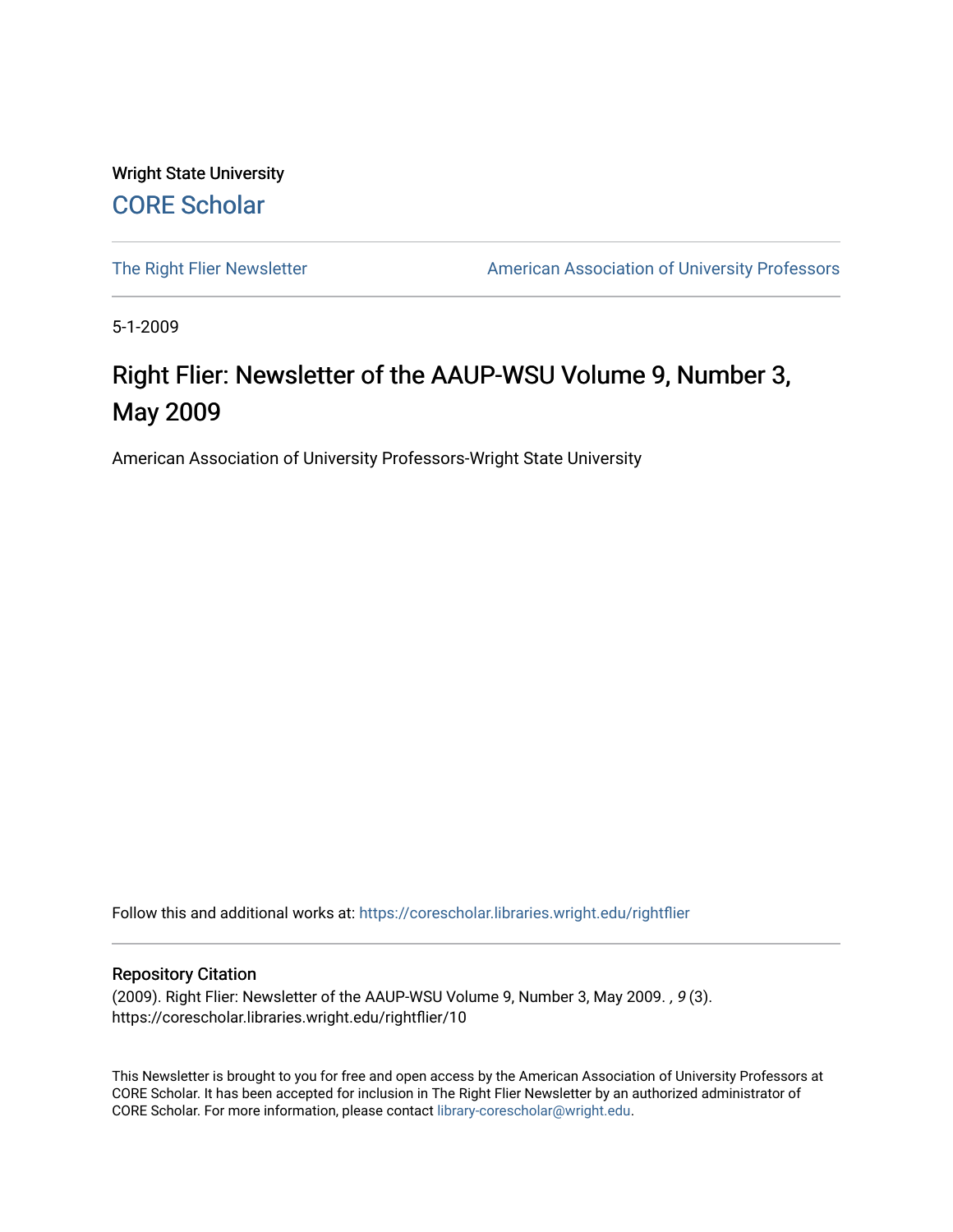# **The Right Flier**

Newsletter of the AAUP-WSU Volume 9, Number 3, May, 2009

Editor Henry Ruminski Administrative Assistant, Connie Jacobs

# One Step Forward, Two Steps Back: The Budget Crisis at our University

Rudy Fichtenbaum, Chief Negotiator with an assist from Jim Vance, Communication Officer

On April 10, President David Hopkins, Provost Steve Angle, and Associate Provost Bill Rickert met with four members of the AAUP-WSU Executive Committee to brief our union on the budgetary challenges facing WSU, a meeting held at the administration's request. During the first part of the meeting, President Hopkins told us there was a great deal of uncertainty regarding the state of the budget -- but that his best estimate was that the University would be facing an \$11 million budget deficit for FY 2010 (the fiscal year ending June 30, 2010). At this meeting, the President also informed us that the State Share of Instruction (SSI) was going to increase by an average (at Ohio public universities) of 6%, but it was likely that the SSI for WSU would only increase by 3.8% -- although he thought this number could be increased to approximately 4.2% based on our enrollment increases. President Hopkins stated that his administration was doing everything possible to avoid layoffs of staff but that some layoffs might have to be made.

After about an hour, the President and the Provost left the meeting. Then, Associate Provost Rickert asked the Bargaining Unit Faculty to give up some of the raises we had negotiated in our Collective Bargaining Agreement (CBA). This request was set against three concerns: 1) the expected \$11 million shortfall, 2) raises for staff would at most be 2% and there was a potential for layoffs among staff and 3) our raises would look bad to the Legislature at a time when other state workers were being furloughed or laid off, or agreeing to pay cuts.

We said "no thank you." In the rest of this article, we'll discuss the context in which our answer was given.

#### Uncontrolled expenditures and the rationale for our decision:

Now, a number of metaphors could be used to describe Wright State. We could use a sports metaphor and say we are all part of the same team. We could view ourselves as a family. If we view ourselves as a team, shouldn't we be willing to sacrifice for the good of the team? If we view ourselves as family, shouldn't we be willing to sacrifice for the good of our family?

The problem with these metaphors is that they do not accurately reflect our position as faculty at WSU. If one wants to use the team metaphor, we are the field players and the administration runs the front office. They decide who to hire and fire. They determine the spending priorities of the team: they can build a new stadium, they can hire more people in the front office and more coaches, or they can share their earnings with the players. In the family metaphor, the administration plays the role of the parents and we faculty are like the children. If they are enlightened parents, they may ask us where we would like to go on vacation; but, they alone decide on whether to buy a new car or house, or to save for college. They alone decide whether we will live within our means or get out the credit cards and spend recklessly. To quote our nation's former President, they are the "deciders." If you don't believe this, look at Article 6 of the CBA, "Management Rights."

So, what have those in the front office done with the team's money? How have our "parents" decided to allocate the family budget?

Between 2002 and 2008, payments to all WSU employees increased at an annual rate of 5.9% while the payroll for bargaining unit faculty increased at an annual rate of 5.5%. During this period, the number of bargaining unit faculty increased from 408 to 452 -- an annual increase rate of 1.7% -- and the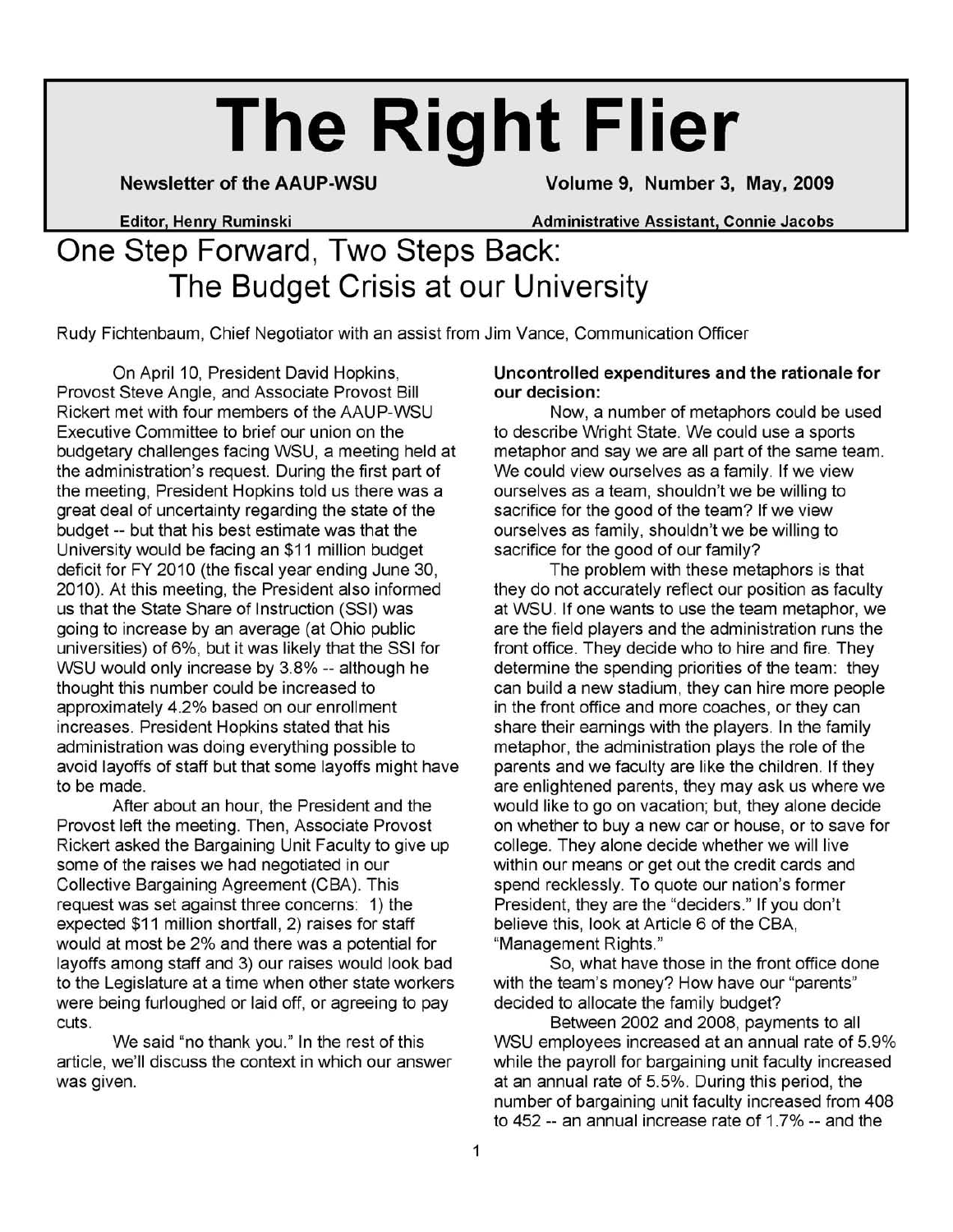average salary of individual bargaining unit members increased at an annual rate of 3.8%. Payroll for non-BUF (i.e., all other WSU employees) increased at an annual rate of 6%, and if non-BUF salaries grew at an annual rate of 3%, this would imply that the number of non-BUF grew at an annual rate of 3%. According to the Ohio Board of Regents, in 2003 Wright State had 1,258 full-time staff and 240 parttime staff (excluding all full-time faculty, both BUF and non-BUF). This would imply that between 2002 and 2008 Wright State hired an additional 238 fulltime staff and 45 part-time staff. Simply put, either Wright State has been on a non-BUF hiring binge or it has given non-BUF raises far in excess of those given to bargaining unit faculty. Is it right to ask BUF to give up our raises to fund the excessive growth of administrative positions at WSU?

A major problem at Wright State is that the administration, while well meaning, has the wrong priorities. Instead of devoting resources to the core academic mission of the university, the administration has decided to fund other priorities. Let us illustrate. According to the Audited Financial Statements, intercollegiate athletics ran a \$1.1

million deficit in 2008. This deficit is on top of the \$7 million subsidy  $-$  money that was transferred from education and general funds to support intercollegiate athletics. Only about one dollar in eight spent on intercollegiate athletics comes from revenue produced by intercollegiate athletics; the rest comes from money that would otherwise have been available for, say, teaching and research.

Unfortunately, intercollegiate athletics is just one example of Wright State's misplaced priorities. For example, in 2008, the University transferred nearly \$1 million from educational and general spending to support the Nutter Center; the student union was slated to receive \$2.5 million; food services, \$223,011. Overall, in 2008, WSU's auxiliary operations lost \$11.7 million. Where does this money come from? To repeat ourselves, it comes from money that might have been devoted to our core mission: teaching students and supporting research.

How does Wright State compare to other institutions in Ohio with respect to auxiliary operations? The table below, based on audited financial statements available online from the Ohio Auditor of State, provides the answer.

| <b>2008 Auxiliary Operations</b><br>(thousands of \$) |                                        |                 |                      |                                                    |  |  |  |  |  |
|-------------------------------------------------------|----------------------------------------|-----------------|----------------------|----------------------------------------------------|--|--|--|--|--|
| Institution                                           | <b>Revenue</b>                         | <b>Expenses</b> | Net income<br>(loss) | <b>Net Income</b><br>(loss) as a $%$<br>of revenue |  |  |  |  |  |
| Akron                                                 | \$44,926                               | \$52,586        | \$(7,660)            | $-17%$                                             |  |  |  |  |  |
| <b>BGSU</b>                                           | \$70,764                               | \$76,569        | \$(5,805)            | -8%                                                |  |  |  |  |  |
| Cincinnati                                            | \$82,415                               | \$78,163        | \$4,252              | 5%                                                 |  |  |  |  |  |
| Cleveland                                             | 2008 financial statement not available |                 |                      |                                                    |  |  |  |  |  |
| Kent                                                  | \$80,831                               | \$78,827        | \$2,004              | 2%                                                 |  |  |  |  |  |
| Miami                                                 | \$106,209                              | \$109,650       | \$(3,441)            | $-3%$                                              |  |  |  |  |  |
| Ohio                                                  | \$69,154                               | \$68,945        | \$209                | 0%                                                 |  |  |  |  |  |
| OSU                                                   | \$192,071                              | \$220,682       | \$(28, 611)          | $-15%$                                             |  |  |  |  |  |
| Toledo                                                | \$62,870                               | \$60,903        | \$1,967              | 3%                                                 |  |  |  |  |  |
| <b>Wright State</b>                                   | \$15,296                               | \$26,982        | \$(11,686)           | $-76%$                                             |  |  |  |  |  |
| Youngstown                                            | \$17,942                               | \$23,908        | \$(5,966)            | $-33%$                                             |  |  |  |  |  |

Source: Ohio Auditor of State

So the bottom line is simple: Wright State lost more money on auxiliaries than any other state university in Ohio except Ohio State University, even though our base of expenditures was smaller than anywhere else except Youngstown. What does that say about our priorities? About our fiscal responsibility? Is it right to ask BUF to give up our raises to fund out of control spending on Auxiliaries?

When we negotiated our first contract in 1999, we went to fact-finding because the administration refused to negotiate seriously over salary and benefits. At the time, our salaries had fallen from the middle among the eleven state universities with whom we compare ourselves to nearly the bottom. The administration offered us an increase that would have led to a further deterioration. Though the administration might have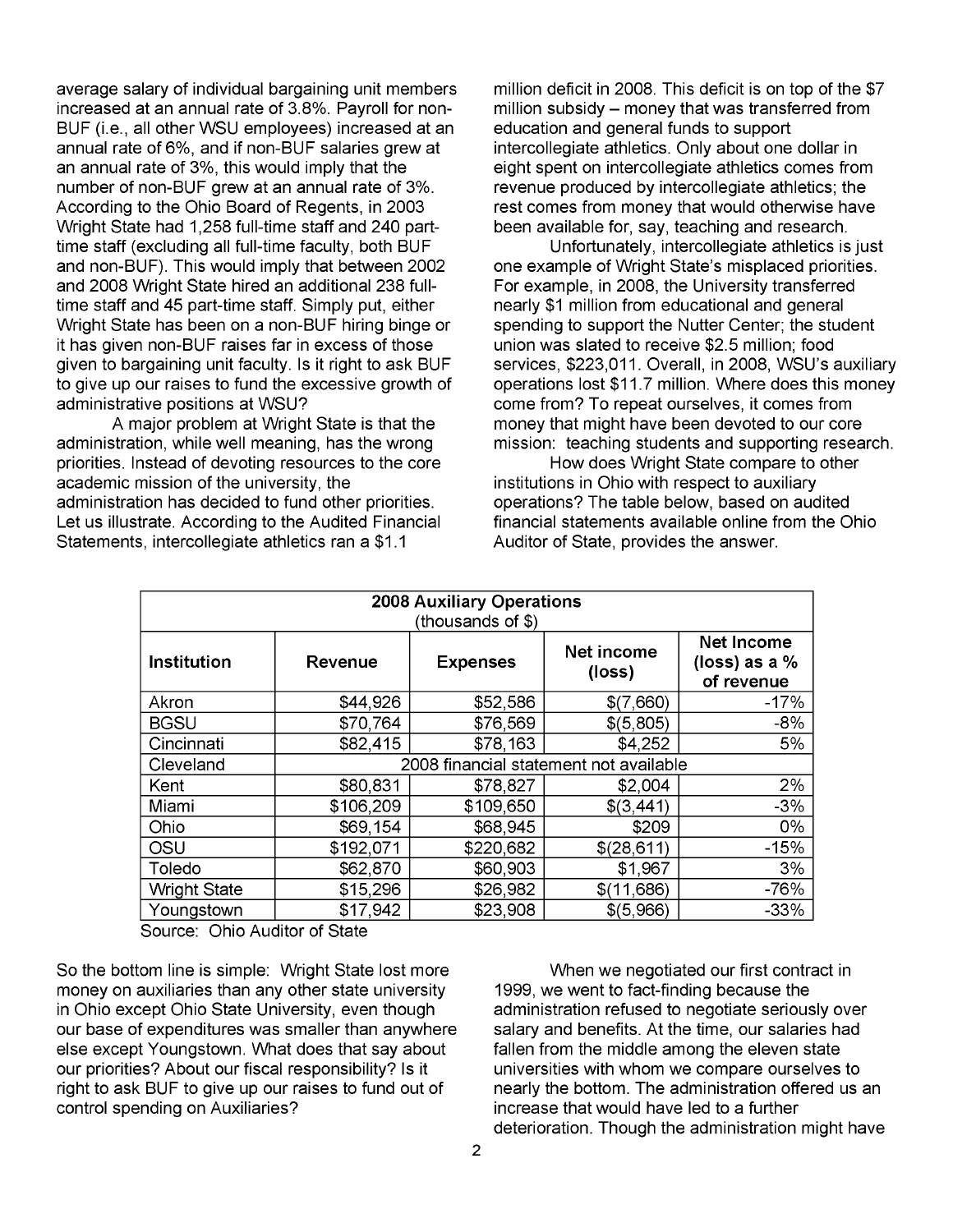been willing to pay more, the fact-finder largely stuck us with the administration's draconian pay proposal, so we stayed close to the bottom for nearly three years. The administration could have come to the union and said, "We got a lot better deal than we thought we would; we're worried that our salaries will not be competitive and that we will lose good faculty. Let's adjust upward the salary agreement." But that did not happen.

Why were we spending less on salaries than most of our Ohio peer institutions? Why did we also have fewer faculty members per student? As we have noted above, there is the penchant of Wright State administrations to spend lavishly on nonacademics. But there are additional answers. First, the Board of Trustees decided for a number of years not to increase tuition to the maximum allowable under the state tuition cap. As a consequence, our tuition sank from being in the middle of the eleven state universities to the bottom. This decision, made over the objections of the Faculty Budget Review Committee, permanently lowered our tuition base; after all, tuition caps have continued essentially every year, so we have no chance to "make up lost ground." Therefore, we have fewer tuition dollars per student than do our peers. In fact, if one compares Wright State's current annual undergraduate tuition for Ohio residents with that of our peers, we are \$1,400 below the median. At 12,000 or more fulltime equivalent undergraduates, this means that Wright State's current annual revenue is \$16 million less than it would have been, if our tuition were in the middle. Even if one assumes that our enrollment would not have grown as rapidly, it is virtually certain that we would have at least \$11 million more in revenue if our tuition were in the middle, and that would have erased our "budget problem." Of course, we cannot blame the current administration for the past decision to permanently lower the university's revenue stream; that would not be fair. Is it fair for them to ask us to give up salary to pay for the consequences of this decision, one over which faculty had no control?

Looking again at our low salaries back in 1999: it took us three contracts and nine years to get our salaries back to the middle among the eleven state universities with whom we compare ourselves. Moreover, our salaries are still far below the median salaries for an appropriate group of national  $comparator$  institutions  $-$  a group including Wright State that is specified in the CBA at Cleveland State University. We are ranked 11 out of 16 at the rank of Professor, \$11,400 below the median, 12 out of 16 at the rank of Associate Professor, \$3,500 below the median, and 10 out of 16 at the rank of Assistant Professor, \$900 below the median. Since we must compete in a national market for faculty, it will be impossible for us to retain and recruit high quality faculty if we allow the salaries of our BUF slip further behind those of our competitors. Is it fair to future students and the taxpayers of Ohio to ask BUF to give up raises if in the long run that leads to a lower quality faculty?

When we negotiated the current CBA, our salary proposals called for raises divided equally among the three years of the contract. However, we recognized that in the first year of covered by the current CBA, the administration would be dealing with the second year of a tuition freeze. So, to demonstrate our good faith, we agreed to take a smaller raise (3%) in the first year of the contract  $$ one that was below the national average for that year  $-$  in exchange for higher raises (5%) in the subsequent two years. Now the administration wants us to sacrifice some of our raises which we have already deferred by a year.

#### Faculty salaries and the University budget:

How much of the university's budget is devoted to our salaries? In 2008, salaries for bargaining unit faculty were \$34.8 million, whereas the University's cash expenses (payments to employees, payments for benefits, payments to suppliers, and payments for scholarships and fellowships) totaled nearly \$341.7 million. Since Ohiolink accounts for approximately 10% of operating expenses, for which the University is reimbursed by the state, our net cash expenses were \$307.6 million. Even compared to this lower base, our salaries represented only 11.3% of the University's cash expenses. To look at things from a different perspective, expenditures for intercollegiate athletics equal 23% of the salaries of our entire bargaining unit.

So where are we? Even if we gave up half of the raises we negotiated, that would cover less than \$1 million (\$2 million, if we gave up our entire raise) of the \$11 million problem President Hopkins described in our April 10 meeting. Through collective bargaining for our salaries, we do influence about 10% of the university's budget. But we have no control over the remaining 90%. Conclusion:

#### In summary, we have noted that there is a long history of misplaced priorities at Wright State University. Decisions with long-term consequences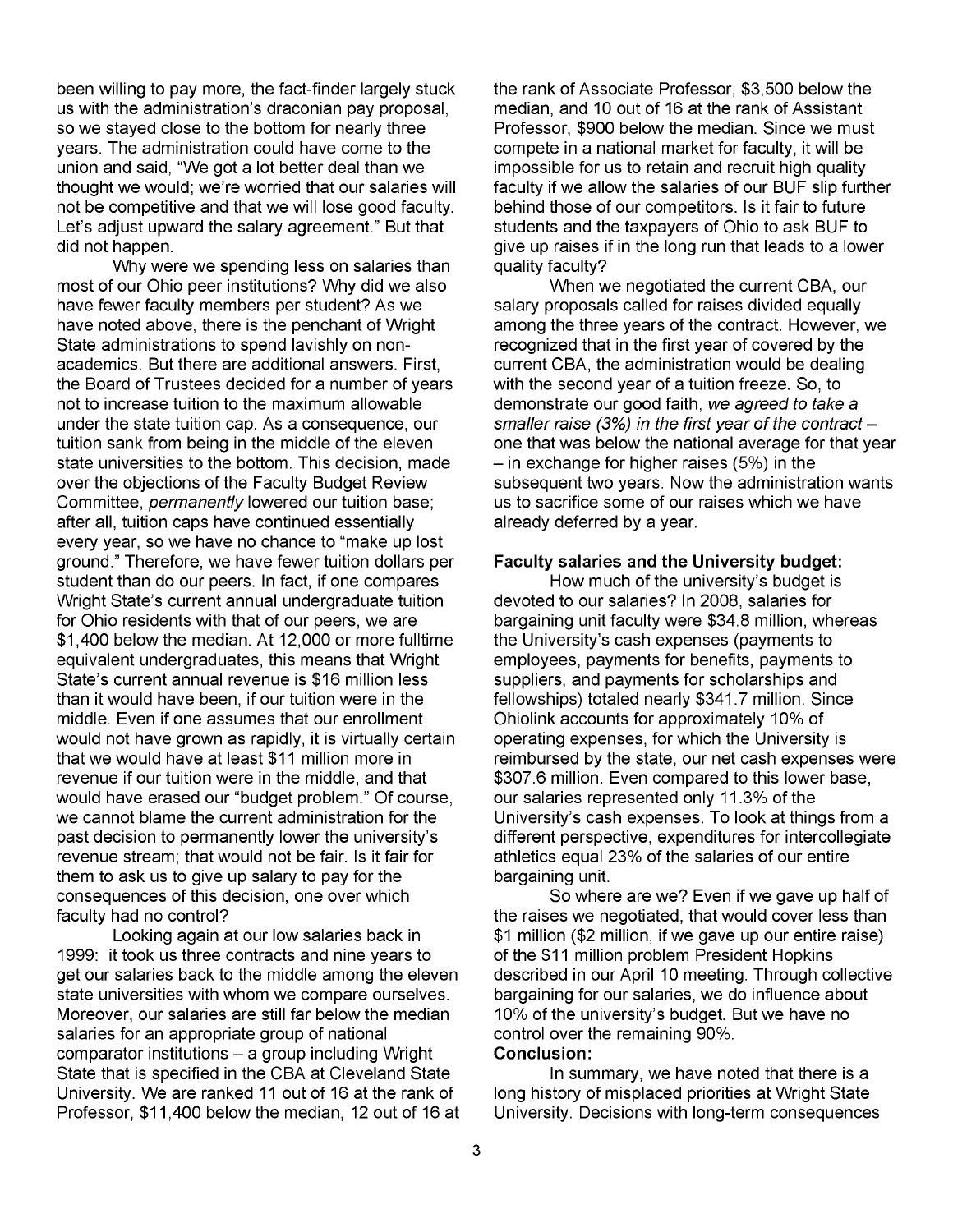have been made without consulting the faculty, or ignoring the advice of the faculty. The current administration, while well meaning, has continued to make bad decisions. Many of these decisions have sacrificed the quality of our institution, via expenditures not directly related to our core mission as an institution of higher learning, as well as choices that have limited the university's revenue stream. The current economic crisis has now exposed just how bad some of the decisions were. To quote Warren Buffet, "You only find out who is swimming naked when the tide goes out."

As a union representing the BUF on this campus, we represent the values of the Bargaining

# All Good Things Must Come to an End...

By Anna Bellisari, President AAUP-WSU

In just a few more weeks I'll be a past president of AAUP-WSU. I must admit that I'm looking forward to the day I'll be relieved of the many duties of the office, but I'm also feeling more than just a twinge of regret that my term is over. During the three years I served as president much was accomplished for our Bargaining Unit. We negotiated our fourth collective bargaining agreement, which offers three years of excellent salary increases, parental teaching relief and domestic partner benefits, guaranteed professional development funds, and many other provisions.

We reconvened Committee W to review the status of women faculty 15 years after the original Task Force report. Among other important findings, the Committee discovered disparities in the distribution of stipends and in the length of time for promotion from associate professor to full professor. It also made a recommendation, which has already been implemented, to revise the domestic partner affidavit.

We published a history of our collective bargaining chapter, written by former presidents Mel Goldfinger and Allan Spetter. At an annual national AAUP conference in Washington, we received the Beatrice G. Konheim award for "outstanding achievement in advancing the Association's objectives in the status of academic women and the establishment of equal opportunity for members of college and university faculties." Our Grievance and Contract Administration committee succeeded in resolving many issues related to promotion and tenure processes in the university. And our regular chapter membership

Unit Faculty when we fight to protect the core academic mission of our institution. To this end, our union has tried, often with little success, to alter the spending priorities of our University. With somewhat more success, we have fought hard to increase the number of tenured and tenure track faculty. Likewise, we have striven for competitive salaries and benefits, so that we could attract and retain high quality faculty.

The way forward from the present budget problems is not to cut raises for faculty. Instead, it is to align our university's spending with the primary mission, the core values, that a university should espouse.

rose to over 80% of all Bargaining Unit Faculty (373 of 465 BUFMs).

Credit for these accomplishments belongs to all of the remarkable members of the AAUP-WSU Executive Committee, as well as to our Chief Negotiator Rudy Fichtenbaum, Grievance and Contract Administration Officer Mateen Rizki (preceded by Barry Milligan), and our outstanding administrative assistant Connie Jacobs. The dedication, commitment and expertise of these leaders are simply extraordinary. They have what I like to call the true collective imagination as they invariably give top priority to the greater good of the entire Bargaining Unit Faculty in their decisions and efforts to improve the conditions of our employment. I'm very glad that they will continue to serve our union in the future.

I can honestly say that my work in AAUP-WSU, beginning many years ago as a member of the first negotiating team, later as vice president, and finally as president, has been the most satisfying and rewarding service during my entire academic life. Of course it was costly in terms of time and a certain level of stress, but the achievements were many and significant. I am very grateful for the opportunity to serve our Bargaining Unit, and thank you all for granting me the privilege.

Remember, you too can support your faculty colleagues through AAUP-WSU. It only takes a phone call or email message to any member of the Executive Committee or to Ms. Jacobs to become actively involved. Here's wishing all of you, and especially our new President Henry Ruminski, all the best in AAUPI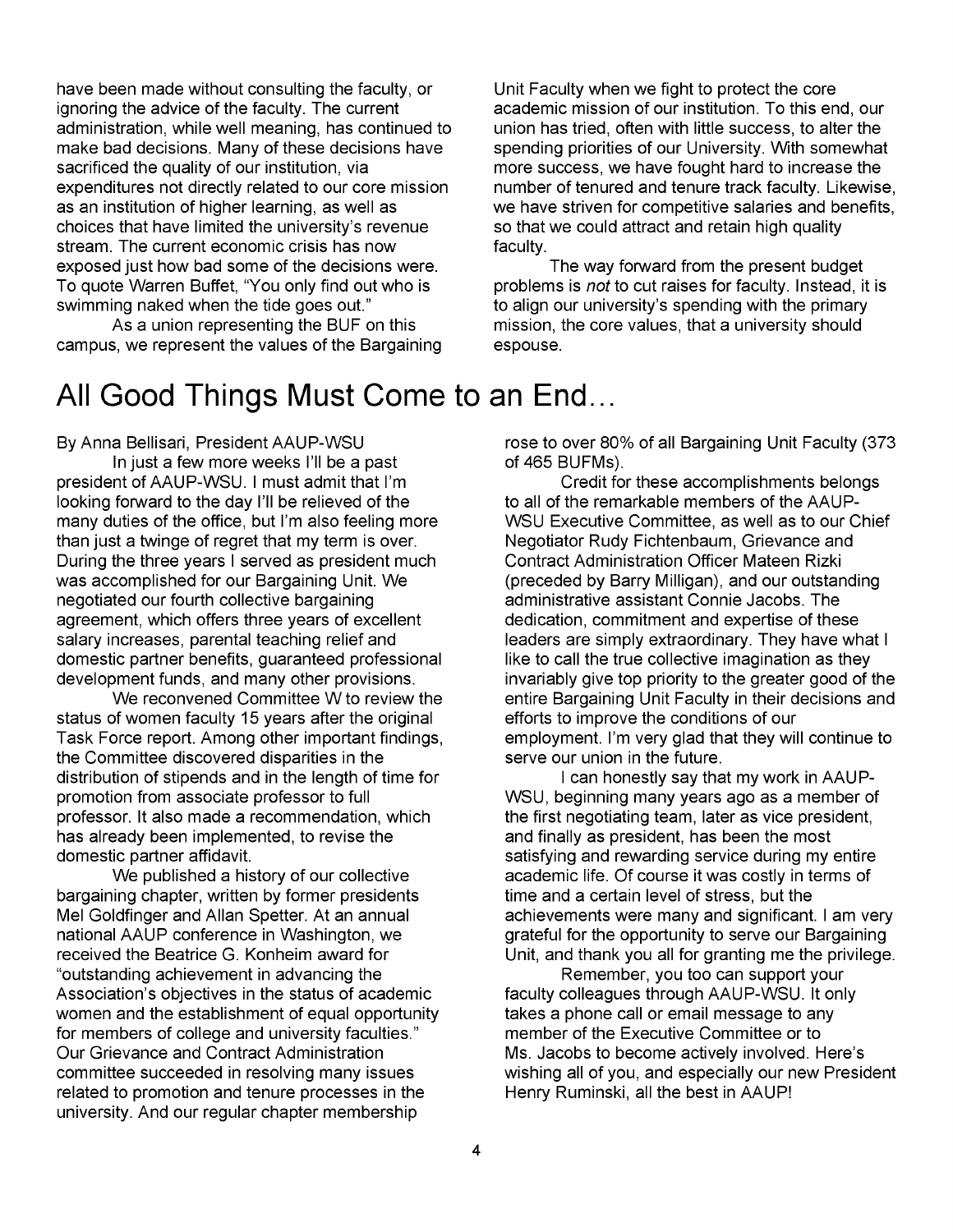## **A message from Executive Committee member-at-Iarge Carol Loranger:**

This year marks the end of my second stint as a member-at-Iarge of the Executive Committee of AAUP-WSU. I served two terms on the first EC after we achieved collective bargaining in 1999; then returned three years ago to fill an interim vacancy and was elected to a full term at the end of that year. Looking back I feel fortunate to have been able to learn from and work with brilliant, witty, devoted colleagues from all over campus. Though my contributions to the bargaining unit have not been earth-shaking-mostly simply offering a wry eye and careful ear (and a perspective on CoLA issues) to discussions of collective bargaining business-I am proud to point to two material accomplishments for the union: the Right Flier, which I conceived, named, and edited for its first year during my first term on the EC before passing it over to more capable hands, and the AAUP-WSU Book Fund, begun just this year, to which I plan to contribute. Being a member-at large has been time-consuming and occasionally nervewracking but, by way of compensation, also always stimulating and pleasurable, and tied to a real sense of helping materially improve the lot of bargaining unit faculty week in and week out.

## **AAUP-WSU Executive Committee Contact Info Effective June 1, 2009**

Henry Ruminski, President, Ext. 2950 Vice Presidential Election to be concluded May 20, 2009 Larry Turyn, Secretary, Ext. 2775 Lawrence Prochaska, Treasurer, Ext. 2551 Jim Vance, Communication Officer, Ext. 2206 Travis Doom, Member-at-Large, Ext. 5105 Linda Farner, Member-at-Large, 2914 Rudy Fichtenbaum, Chief Negotiator, Ext. 3085 Matt Rizki, Grievance & Contract Admn., Ext. 5117

## **AAUP Book Fund Report**

In 2008, AAUP-WSU was a recipient of AAUP's Beatrice G. Konheim Award for "outstanding achievement in advancing the Association's objectives in academic freedom, student rights and freedoms, the status of academic women, the elimination of discrimination against minorities, or the establishment of equal opportunity for members of college and university faculties." The other honoree in 2008 was the St. Peter's College chapter of the AAUP. Our chapter's share of the \$1000 award was \$500. Wishing to use the award to contribute to both Wright State's academic mission and to the chapter's commitment to good collective bargaining practice, the chapter has used the funds as a seed to create a Book Support Fund for the Paul Laurence Dunbar Library. The fund, called the AAUP Book Fund, will be used to purchase books for the library's collection on the subjects of collective bargaining and academic freedom. You can find the fund in the library collections by clicking on "Giving" on the Library's main page, then choosing Book Support Funds. To recommend a book for purchase, contact the Executive Committee of AAUP-WSU. To make a taxdeductible contribution to the fund, send a check payable to the Wright State University Foundation to the Library, addressed to the Book Support Fund of the Paul Laurence Dunbar Library. The Library will credit the AAUP Book Fund's account before the funds are deposited to the Foundation.

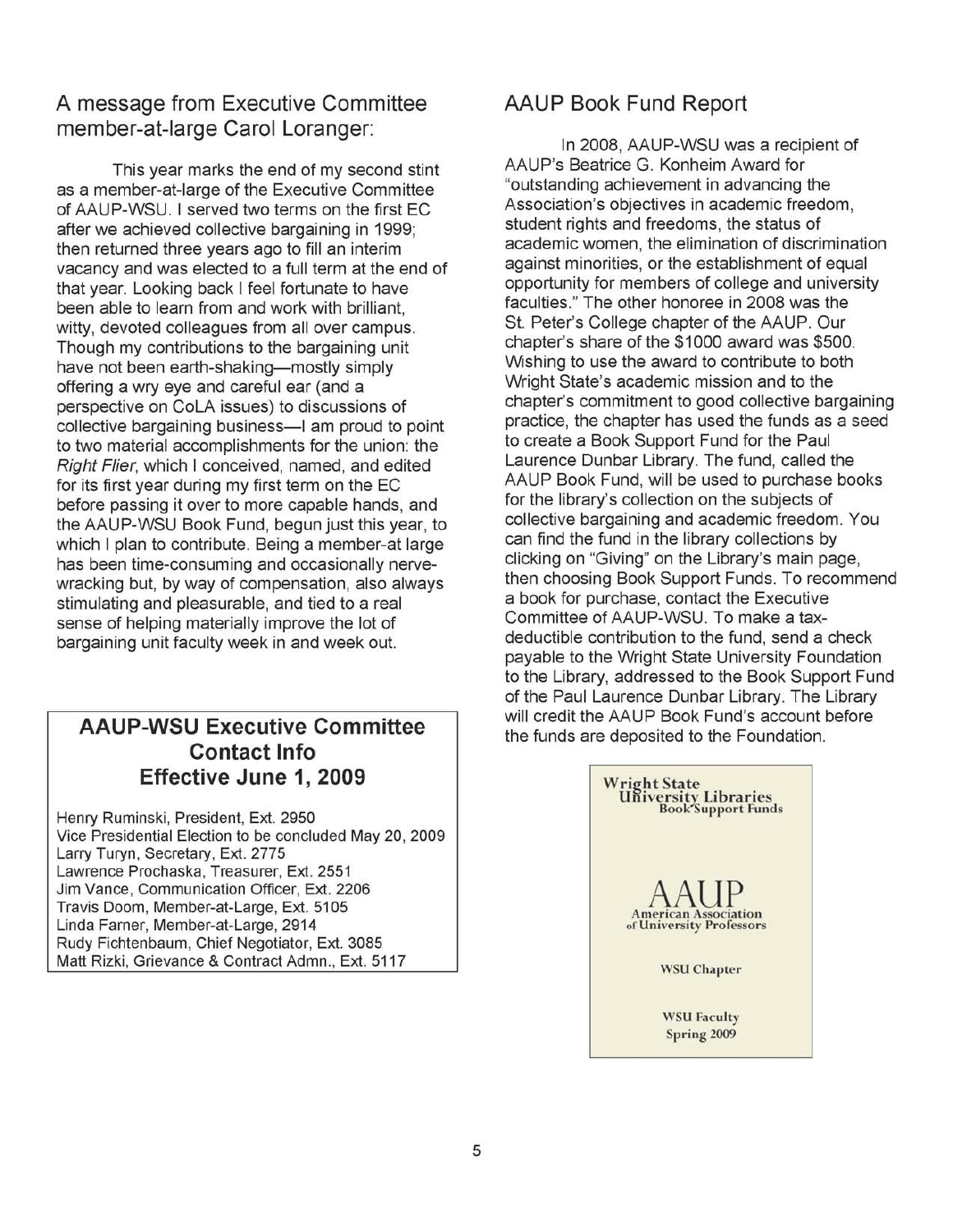### A Message from your Chapter Secretary, Professor Audrey McGowin

Congratulations to AAUP-WSU for reaching the 80 percent membership level! As outgoing AAUP-WSU Secretary, I would like to thank you for the privilege of serving you for the past six years. My term has spanned three Collective Bargaining Agreements and I have participated in some of the most ground-breaking advances we have made as a union such as a real family leave policy and domestic partner benefits.

Working with the other members of the Executive Committee and with several AAUP-WSU Presidents over the years, I have learned volumes about teamwork. Ideas and opinions at the table are respected and carefully vetted in order to best serve the bargaining unit, the students, and the university as a whole. The AAUP-WSU Executive Committee is a wonderful group of people working hard to preserve your rights in the workplace and preserve academic freedom at this institution.

I have also learned a great deal about how the university works; how decisions are made, who will be affected by those decisions, and how to

document change. The opportunity to work with other bargaining unit faculty members across all disciplines has given me greater respect for the work of the mind and how important it is to our society. While this education has been invaluable, it has come at a sacrifice of time and effort. Associate Professors often over commit their time and talents, with consequences to promotion, yet there are a handful of Associate Professors that do just that here at Wright State University.

I want to encourage Full Professors to make a greater commitment to the Chapter. It truly is a rewarding and thankless job all at the same time. But then, aren't you familiar with that type of work already? Please do not take for granted that our workplace issues will take care of themselves, because they do not! The success of our union depends on participation by all of our members. Please consider running for Chapter Officer or serving on a special committee the next time the opportunity presents itself, especially if you are a Full Professor. Join if you are not a regular chapter member. Vote. Give yourself a voice.

## AAUP-WSU Membership reaches 80 percent of BUFMs

AAUP-WSU membership has reached 80 percent, a shows a comparison of chapter membership new high for the chapter. Special thanks to those between May 2004 and May 2009. It reflects members who have urged their colleagues to join increased membership in all units but a percentage and to AAUP-WSU Executive Committee members drop in CoNH. A special welcome to our new and others who actively recruited. Thanks also to members in the College of Engineering and those administrators whose actions may have Computer Science which showed the greatest helped to convince faculty members that the union increase over the last four years. did have something to offer them. The chart below

|              | 2009         |             |           | 2005         |             |              |
|--------------|--------------|-------------|-----------|--------------|-------------|--------------|
| Unit         | <b>BUFMs</b> | <b>RCMs</b> | % members | <b>BUFMs</b> | <b>RCMs</b> | %<br>members |
| WSU          | 465          | 373         | 80        | 414          | 304         | 73           |
| <b>CECS</b>  | 59           | 49          | 83        | 49           | 27          | 57           |
| <b>CEHS</b>  | 42           | 34          | 81        | 42           | 32          | 76           |
| CoLA         | 144          | 122         | 85        | 126          | 101         | 80           |
| CoNH         | 20           | 17          | 85        | 17           | 16          | 94           |
| CoSM         | 129          | 93          | 72        | 118          | 79          | 67           |
| Lake         | 21           | 20          | 95        | 15           | 14          | 93           |
| <b>RSCoB</b> | 50           | 38          | 76        | 47           | 34          | 72           |

All percentages rounded to nearest percent.

BUFMs = Bargaining unit faculty members RCMs = Regular chapter members (voting members)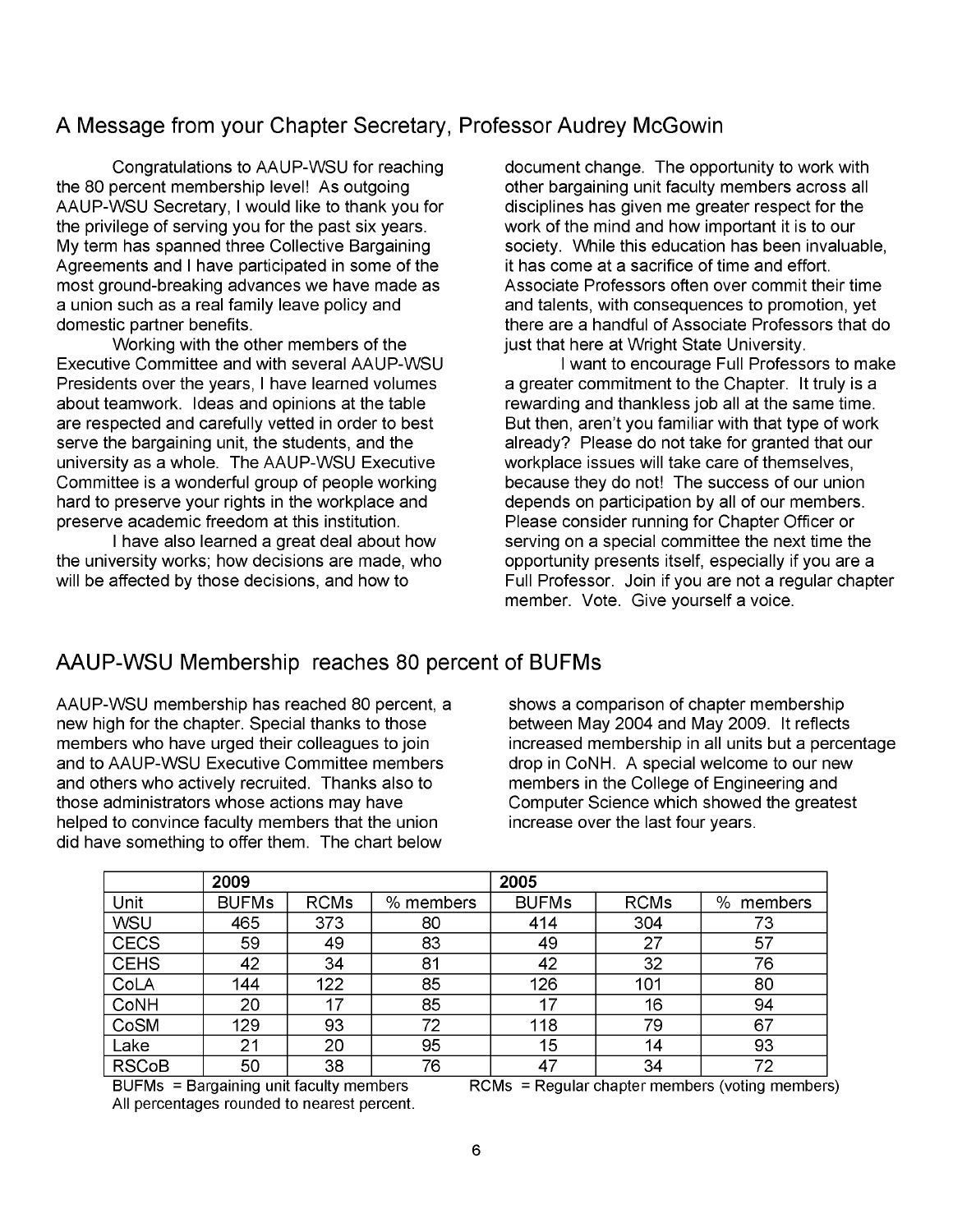# **Academic Services Committee report**

By Jim Vance, AAUP-WSU Communication Officer

The Academic Services Committee (ASC) was established by section 18.5 of our Collective Bargaining Agreement (CBA) to review the services of Computing and Telecommunication Services (CaTS), the Center for Teaching and Learning (CTL), the Office of the Registrar, and the Physical Plant. Our motivation for this CBA provision was straightforward: these four "service" units have hardly been reliable in providing high quality support for the work of the faculty.

This year, the members of ASC are Jerry Alter, Marty Kich, Mike Raymer, and Jim Vance - appointed by AAUP; and Lillie Howard (Senior Vice President for Curriculum and Instruction), Henry Limouze (Chair, English), and Bill Rickert (Associate Provost) – appointed by the administration. Vance and Rickert serve as de facto co-chairs.

Thus far, ASC has focused primarily on CaTS, collecting faculty tales of woe and attempting to formulate remedies. Earlier this year, ASC put the following list of issues before CaTS:

An increasing concern for faculty is making the most effective use of research dollars to support research. What needs to be done to make the chargeable costs for CaTS services (such as activating already-existing network ports, adding new network ports, and telephone service) more comparable to rates charged by off-campus service providers? Does CaTS recommend that academic units purchase cheaper alternatives for their faculty (such as cell phones)? What is the trade-off between cost and security that precludes faculty from cost-effectively using an inexpensive hub to increase the number of supported workstations in an office or laboratory?

A diverse research institution, unlike a standard corporate enterprise, requires an unusual and diverse variety of computing environments, software tools, and the like. What is CaTS doing to support faculty needs (non-standard computers, network configurations, scalable systems including hubs, switches, etc.) in a cost effective manner?

The State of Ohio has specific laws dealing with the privacy of student information. Likewise, federal funding agencies, the Department of

Defense, and other industry or government partners have confidentiality requirements for data stored on faculty computers and research servers. How does CaTS help faculty toward understanding and meeting their obligations in these matters? How are the faculty kept informed of new/changing tools?

Many students and faculty are currently using Google, yahoo, hotmail, or other on-line email, calendar, and file space servers rather than CaTS- supplied services. What resources are spent on CaTS e-mail services, calendar services, and file space servers (whether for primary storage or backup needs), and what portion of the WSU community chooses not to use each of these? What portion of WSU faculty use CaTS-provided storage space, software, and instructions to perform routine backups of their computers? How can we most effectively provide e-mail, calendar, file storage, and other e-services to faculty and students?

Currently, WSU's guests (including faculty candidates, distinguished visiting scholars, etc.) cannot access the wireless internet. Secure wireless networks are commonly provided as a courtesy at bookstores, coffee shops, and major metropolitan areas. What costs are associated with providing guest access on our wireless network?

It is vital that computing equipment purchased by faculty with research, development, FCI, and start-up funds be spent cost-effectively and that such equipment be delivered in a timely manner. Pomeroy seems to offer less flexibility in computing equipment selection, slower warranty/RMA service, and significantly longer delivery periods than on-line vendors (such as Lenovo, Amazon, Dell, etc). Pomeroy's costs seem to be equal to (and sometimes greater than) on-line vendor costs for similar equipment. What are the advantages in using Pomeroy for faculty computer purchases? Exactly what performance criteria (e.g., (a) time between order and delivery; (b) frequency with which products are returned; (c) time between in-warranty service request and successful completion of repair), if any, are written in Wright State's contract with Pomeroy? What records (averages, best, worst, etc.) have been compiled regarding the Pomeroy's performance in areas (a),